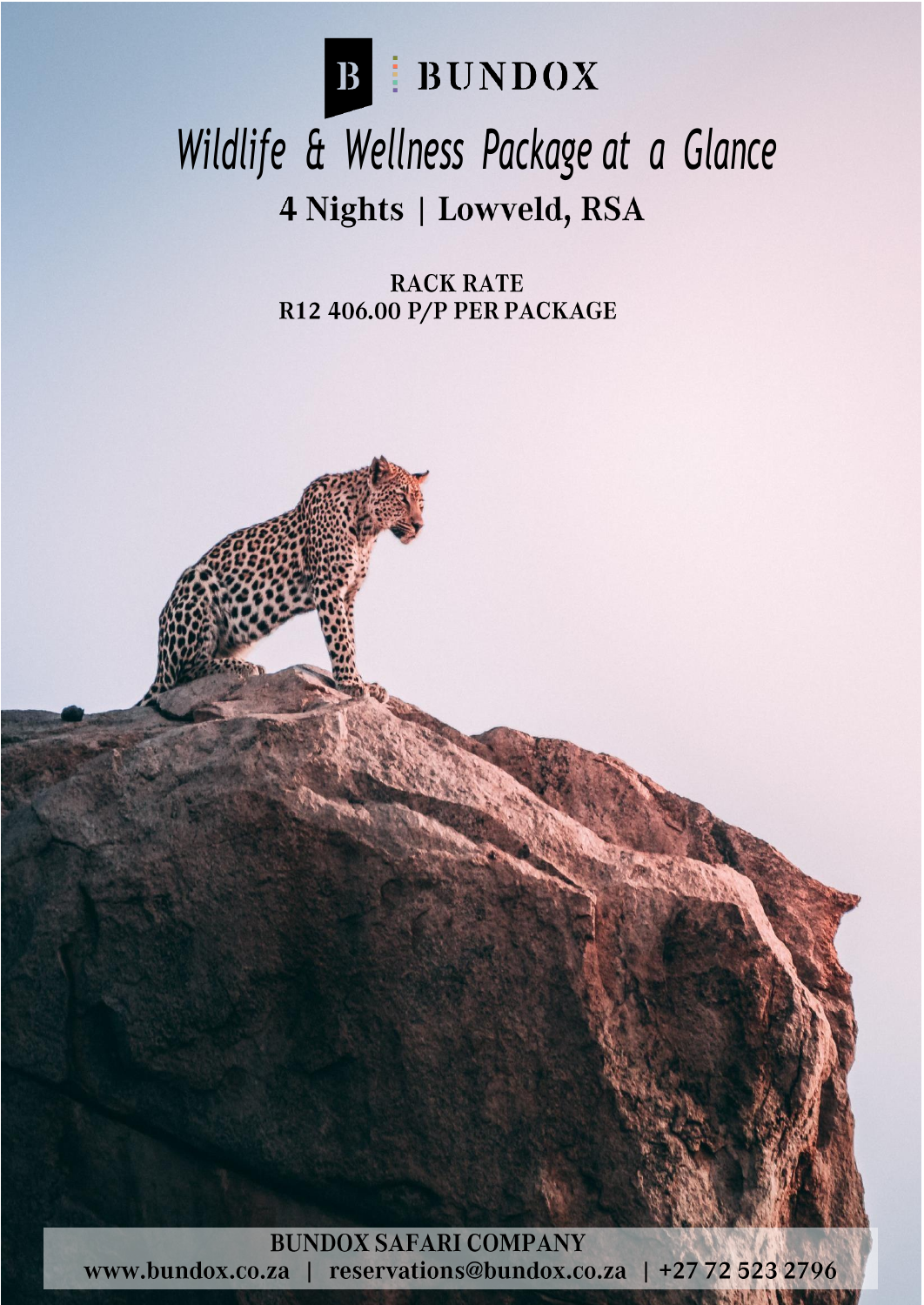#### 4 Nights | South Africa

# *Wildlife & Wellness Package at a Glance*

| Day            | Wake up at                     | Adventures                                                                     | Go to bed at                                                                                                                  |
|----------------|--------------------------------|--------------------------------------------------------------------------------|-------------------------------------------------------------------------------------------------------------------------------|
| $\mathbf{1}$   | Home                           | Scheduled transfer + Afternoon<br>Game Drive                                   | <b>Bundox</b><br>Explorer Camp                                                                                                |
| $\overline{2}$ | <b>Bundox Explorer</b><br>Camp | Morning + Afternoon Game<br>Drive                                              | <b>Bundox</b><br>Explorer Camp                                                                                                |
| $\mathfrak{Z}$ | <b>Bundox Explorer</b><br>Camp | Morning Game Drive +<br>Scheduled Transfer + Spa<br>treatment + Private Dining | <b>Bundox Safari</b><br>Lodge                                                                                                 |
| $\overline{4}$ | Bundox Safari<br>Lodge         | Spa treatments + Picnic                                                        | Bundox Safari<br>Lodge                                                                                                        |
| 5              | Bundox Safari<br>Lodge         | Bush walk + Scheduled transfer                                                 | Home                                                                                                                          |
|                | <b>FROM</b>                    | TO <sub>1</sub>                                                                | Phalaborus Airpor<br>$\mathbb{X}$<br><b>Bundox Explorer Camp</b><br>Balule<br><b>KRUGER</b><br><b>NATIONAL</b><br><b>PARK</b> |
|                | Eastgate Airport               | <b>Bundox Explorer Camp</b>                                                    | Bundox Safari Lodge                                                                                                           |
|                | Bundox Safari Lodge            | Eastgate Airport                                                               |                                                                                                                               |

![](_page_1_Picture_3.jpeg)